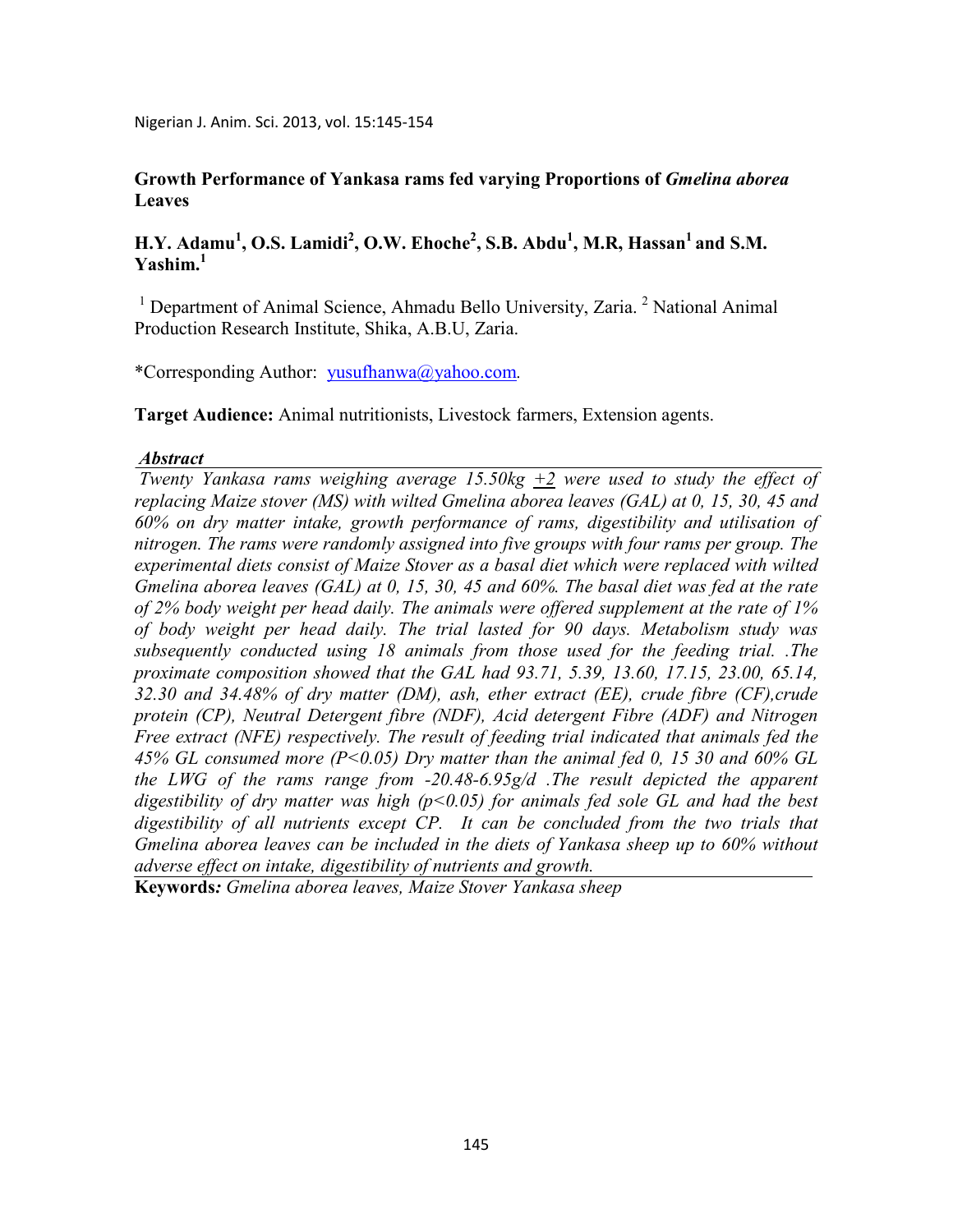## **Description of Problem**

Two of the major problems facing small ruminant production in Nigeria are nutrition and health (1).The supplementary feeds with high protein and energy content such as oilseed cake, cereal by-products and brewers' grains which can be used to alleviate the effect of the long dry season are scarce, costly and sometimes adulterated.

Supplementation of tropical roughages with leguminous fodder trees and shrubs known as Multipurpose trees (MPTS) is a way of alleviating nitrogen deficiencies (2).These multipurpose trees are high in crude protein contents (12-30%) compared to matured tropical grasses (3- 7%) hence they are important feed resources that could be harnessed by cut and carry to bridge the seasonal deficits (3).

The importance of trees and shrubs in feeding ruminants, especially during dry season has been recognized by livestock owners, largely the Fulani herdsmen. These people are known internationally for utilizing the branches of trees for their animals at the critical period of feed scarcity. *Gmelina aborea*, one of the trees found in many parts of Nigeria could provide a significant amount of biomass for small ruminant feeding during the dry season.

*Gmelina aborea* is a perennial leguminous tree, particularly notable for its fast growth, large green leaves and very high dry matter yield (4). It is commonly used as shade tree in houses, because of its canopy. Its trunk is used also in the paper industry. However, the leaves, which are always in large

quantities, are not being put into use (5). Information on its nutritive value, digestibility and utilization by animal is also scanty. This study was designed to investigate the intake, weight gain, digestibility and nitrogen utilization of Yankasa sheep by feeding varying proportions of *Gmelina aborea* leaves and maize Stover as basal diets.

## **Materials and Methods**  *Experimental site*

The experiment was conducted at the Small Ruminant Research Programme farm of the National Animal production Research Institute (NAPRI) Shika, Zaria. Chemical composition of the *Gmelina aborea* leaves analysis was carried out at Central Laboratory Unit, NAPRI and Biochemical Laboratory of the Animal Science Department, Ahmadu Bello, University. Zaria. Shika is geographically located between latitude  $11^{\circ}$  and  $12^{\circ}$ , longitude  $7^{\circ}$  and  $33^{\circ}$ E and at an altitude of 640m above sea level.

# *Management of the experimental animals*

Twenty Yankasa rams of average weight 15.50kg +2 were used for the experiment. The animals were obtained from the flock raised at NAPRI, Shika. The animal were dewormed with anthelmintics Albendo® (Albendazole) to control *endoparasites* and ivomectin (Ivomec<sup>®</sup>) ) to control *ectoparasites.*

The animals were housed individually in an open sided well ventilated run. The pens were cleaned, washed and disinfected with *izal* solution before the arrival of the animals. The sheep were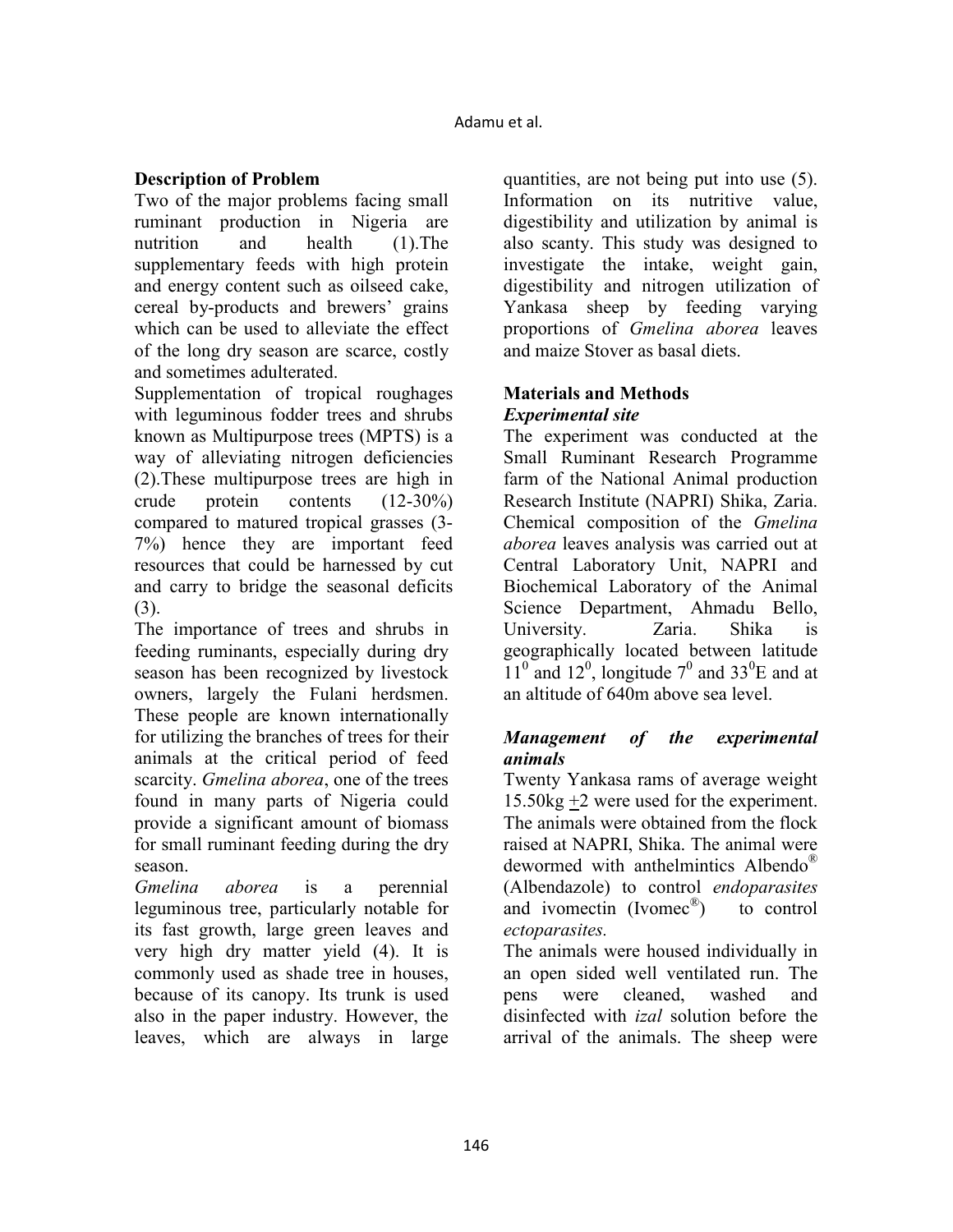allowed an adaptation period of two weeks during which they were fed with the experimental diets. During the adaptation period the animals had free access to fresh water.

#### *Experimental feed and design*

The animals were weighed, and randomly selected to five groups, with four animals per group in a completely randomized experimental design. The experimental diets consist of maize stover as basal diet, which were replaced with wilted *Gmelina aborea* leaves at 0% (control), 15, 30, 45 and 60%. The basal diet was fed at the rate of 2% of body weight / head /day. The animals were offered supplementary diet at the rate of 1% of body weight per head daily, throughout the feeding trial period which lasted 90 days. The supplement consisted of maize (29.18%), wheat offal (58.38%), cottonseed cake (10.94%), bone meal (1.0%) and salt  $(0.5\%)$ .

## *Experimental procedure*

The diets were offered to the animals daily between 0800 and 900 hours. During each feeding time animals were first given concentrate ration and subsequently, *Gmelina aborea* leaves and followed by maize stover in a separate trough in the pens. Water was offered *ad libitum* and changed every morning. The residues of the previous day's feed were removed and weighed. The animals were weighed at the beginning of the trial and at two weeks interval using a hanging scale.

### *Digestibility and nitrogen balance*

At the end of feeding trial eighteen animals were randomly selected for digestibility and nitrogen balance studies. The animals were transferred to individual metabolism crates. Animals were allowed 14 days to adjust to the new environment. Measurements were taken for a period of seven consecutive days. Left over feed were weighed and recorded daily before the morning feeding. Total fecal output was collected daily in the morning, weighed and mixed thoroughly. The total fecal samples collected over seven days were collected, bulked and sub-samples taken. About 20%, formaldehyde was added to the subsample to prevent further bacterial activities and this was stored  $(-4^{0}C)$  in a deep- freezer.

Urine output for 24 hours was collected with Plastic buckets containing 0.1N concentrates  $H_2SO_4$  acid placed under the metabolism crates. Ten percent (10%) of daily urine output were taken from each ram and stored in a refrigerator for the period of the digestibility trial. At the end of the 7 days collection period, 10% of the urine sample was taken from each of the ram, sub-sampled for analysis.

## *Laboratory analysis*

Feed samples were oven-dried at  $70^{\circ}$ C for 48 hours and milled through a 2.5mm sieve. Dry matter content of the dried feed samples and feaces were determined by drying at  $60<sup>o</sup>c$  for 48 hours. Nitrogen content of the feed samples and urine were determined using Kjeldahl procedure (6). The samples were ashed by charring in muffle furnace at  $500^{\circ}$ C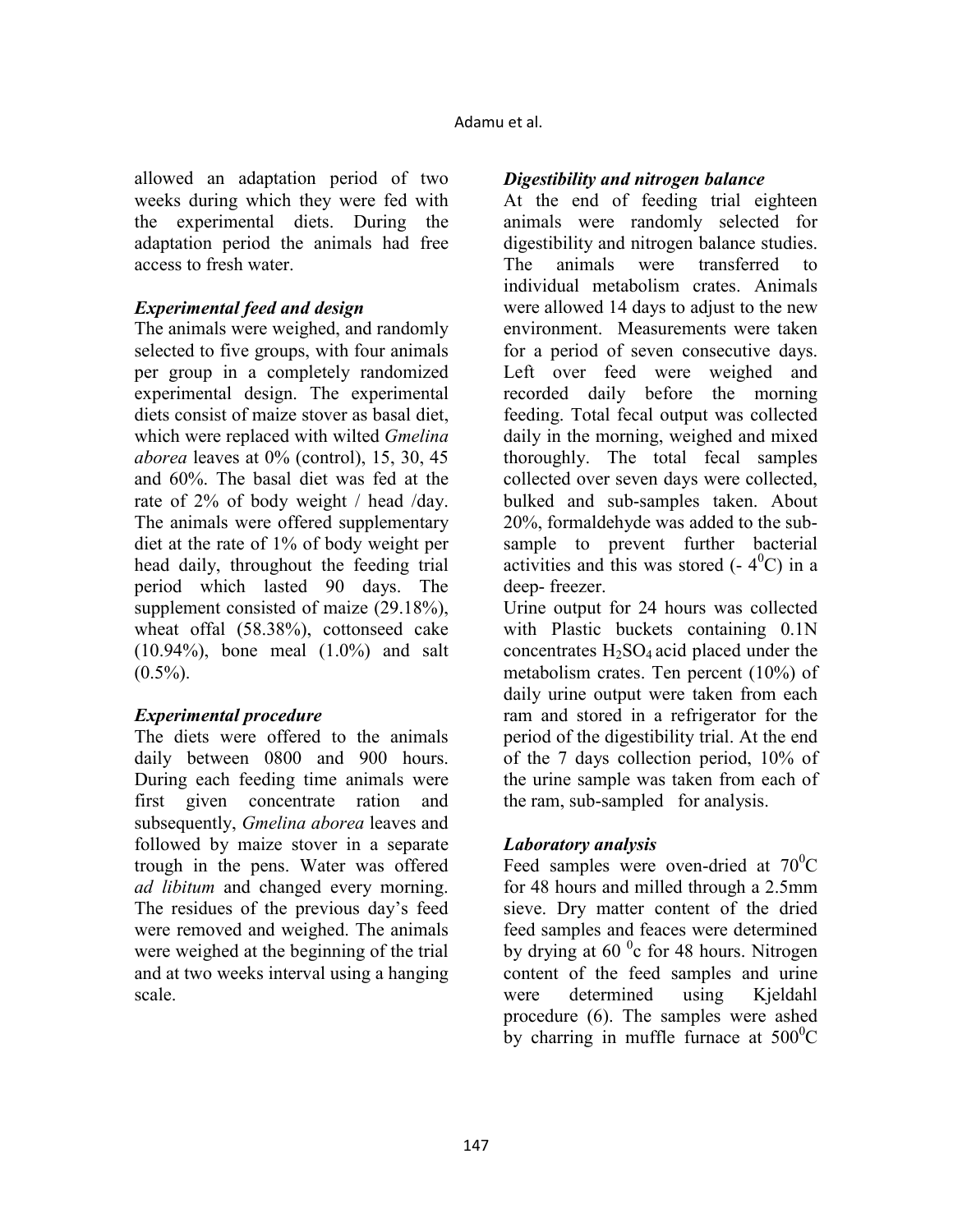for about 3 hour. Ether-extract and crude fiber of the samples were analyzed according to (6) procedure. The Acid detergent fiber (ADF) and Neutral detergent fiber (NDF) of feed samples, and feaces were analyzed according to the procedure of (7).

#### *Statistical Analysis*

Data collected during the growth and the digestibility trials were subjected to oneway analysis of variance (ANOVA) procedure (8) and Duncan multiple range tests (DMRT) was used to compare treatment means (9). for significant difference among treatments means.

### **Results and Discussion**

The nutrient composition of maize stover (MS) and *Gmelina aborea* leaves (GAL) fed to Yankasa rams is shown in Table 1.The value of crude protein in GAL was higher than that of maize stover. GAL had a lower CF, NDF, ADF and NFE. The highest dry matter content in MS was slightly higher than that in GAL.

Content of dry matter in maize stover used in this study was expected, as it was collected in dry form. The crude protein (CP) of *Gmelina aborea* leaves (GAL) reported in this study (Table 1) was higher than the CP (14.11%) reported by (10) and lower than the GAL value  $(26.69\%)$  reported by  $(11)$ . The NDF GAL values of this trial was similar to the GAL value (65.86 %) reported by (12). The DM and NDF values of GAL in this trial were slightly higher than values 91.60% DM and 55.76% NDF, reported by (13). The little differences noticed in the chemical composition in this trial may be due to a variation in the stage of growth of the plants and type (i.e. twigs leaves or soft stem) of foliage sampled and, site of sampling (14) and/or proportion of foliage materials sampled  $(15)$ .

| Table 1: Chemical Composition of Maize Stover and <i>Gmelina aborea</i> leaves |
|--------------------------------------------------------------------------------|
|--------------------------------------------------------------------------------|

| Parameters              | Maize stover | Gmelina aborea leaves |
|-------------------------|--------------|-----------------------|
| Dry Matter              | 94.49        | 93.71                 |
| Ash                     | 1.87         | 5.39                  |
| Ether extract           | 11.21        | 13.60                 |
| Crude fibre             | 29.48        | 17.15                 |
| Crude protein           | 3.78         | 23.00                 |
| Neutral detergent fibre | 70.01        | 65.14                 |
| Acid detergent fibre    | 58.15        | 32.30                 |
| Nitrogen free-extract   | 53.66        | 34.48                 |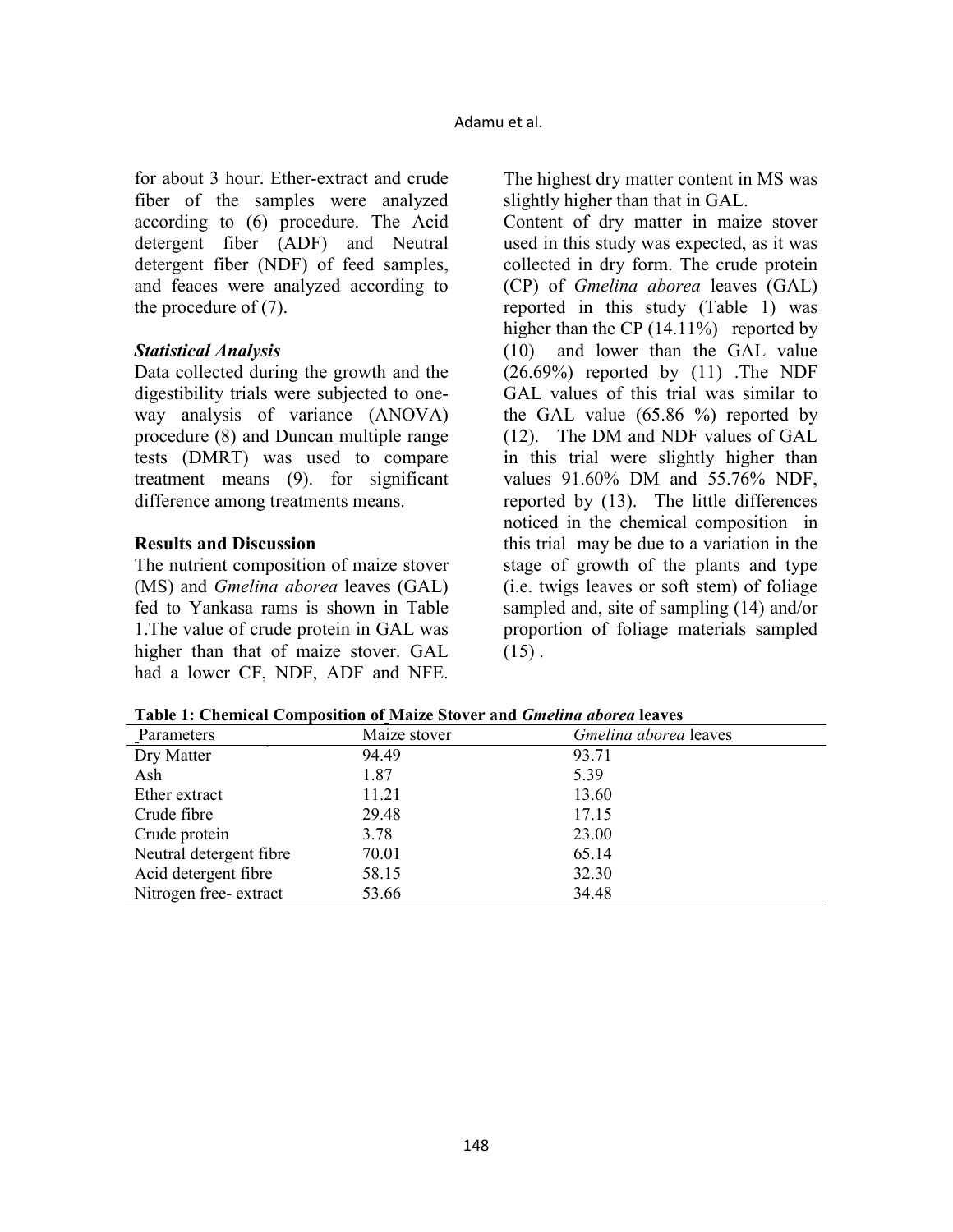Table 2 shows the results of feed intake of Yankasa rams. The results of the feeding trial showed that the dry matter intake (DMI) was marginally improved (P<0.05) by inclusion of GAL in the diets up to a peak on the diet containing 60% GAL. The highest DMI was recorded on diet containing 60%GAL. Rams in control diet had the highest (P<0.05) MS intake and statistically significant. Rams fed diets containing 45 and 60% GAL were statistically similar (P>0.05) in MS intake. Intake of supplement feed was not statistically different (P>0.05).

The results of weight changes are also presented in Table 2.The average weight gain observed in this study ranged between 2.78g and 6.95g /head/day was

statistically significant (P<0.05).Rams on diet containing 45 and 60% GAL had an average daily weight gain of 6.95g and 2.78g, respectively, while the rams on the other diets lost weight. The calculated nutrient digestibility coefficient is presented in Table 3. The digestibility trial inclusion of GAL had significant effect (P<0.05) on apparent digestibility of DM, CP, EE and CF. The digestibility was slightly higher  $(P<0.05)$  in animal fed sole *Gmelina aborea* leaves 60% and those fed 45% GAL *.The* least value of (P<0.05) digestibility of CF, CP and EE were recorded in rams fed the control diet followed by those fed diet containing 15% GAL*.* 

**Table2. Feed intake and Weight changes of rams fed varying proportions of** *Gmelina aborea* **leaves and Maize Stover.** 

|                       | Experimental diet |                 |            |                   |                     |            |
|-----------------------|-------------------|-----------------|------------|-------------------|---------------------|------------|
| <b>Parameters</b>     | $\Omega$          | 15              | 30         | 45                | 60                  | <b>SEM</b> |
| Supplements $(g/day)$ | 140.79            | 166.32          | 149.16     | 159.57            | 171.07              | 87.48      |
| GAL(g/day)            | 0.00              | $52.46^{\rm d}$ | $101.04^c$ | $144.8^{b}$       | $210.67^a$          | 76.37      |
| MS (g/day)            | $215.37^a$        | $212.68^a$      | $220.22^a$ | $130.85^{b}$      | $98.27^{b}$         | 66.93      |
| Total DMI (g/day)     | $356.16^b$        | $431.46^{ab}$   | $470.46^a$ | $435.22^{ab}$     | 480.01 <sup>a</sup> | 58.92      |
| Initial $(kg)$        | 16.85             | 17.87           | 16.75      | 18.5              | 18.25               | 1.11       |
| Final $(kg)$          | 15.00             | 17.62           | 15.62      | 18.87             | 18.5                | 1.39       |
| Tot. Gain/loss (kg)   | $-1.85^d$         | $-0.5^{\circ}$  | $-0.35^d$  | $0.62^{\rm a}$    | $0.2^{ab}$          | 0.28       |
| Aver. Daily gain (g)  | $-20.48^d$        | $-2.75^{\circ}$ | $-12.5^d$  | $6.95^{\text{a}}$ | $2.78^{b}$          | 0.60       |
| Feed conversion ratio |                   | $-142.7$        | $-10.9$    | 71.5              | 83.2                |            |
| (g)                   | 188.3             |                 |            |                   |                     |            |

a ,b ,c, Means within the same row bearing different superscripts are significantly different (P<0.05) SEM :standard error of means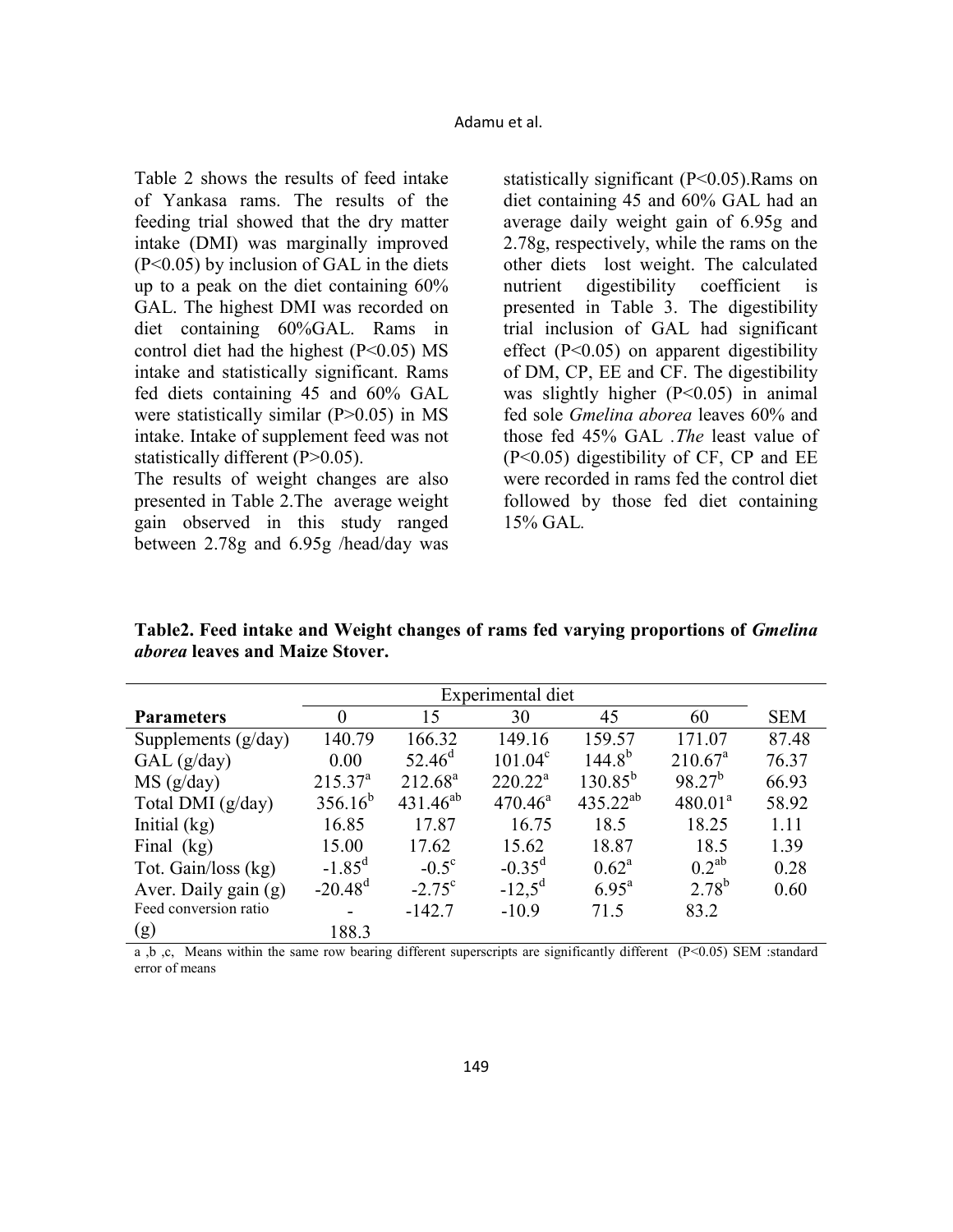| <b>Nutrients</b>                | Experimental diets |             |              |              |              |                    | <b>SEM</b> |
|---------------------------------|--------------------|-------------|--------------|--------------|--------------|--------------------|------------|
|                                 |                    |             | 30           | 45           | 60           | 100                |            |
| Dry matter $(\% )$              | $29.13^{\circ}$    | $40.05^{b}$ | $40.50^{ab}$ | $47.89^{ab}$ | $58.37^{a}$  | $59.82^a$          | 12.2       |
| Ether extract $(%$              | $14.12^{b}$        | $23.48^{b}$ | $23.82^{b}$  | $38.29^{ab}$ | $45.73^{ab}$ | $57.78^{\circ}$    | 42.84      |
| $\mathcal{O}_0$<br>Crude fibber | $24.65^{\circ}$    | $10.24^{b}$ | $7.90^{b}$   | $24.18^{a}$  | $23.60^a$    | $28.95^{\text{a}}$ | 13.40      |
| $($ %)<br>Crude protein         | 21.18              | 28 97       | 42.86        | 41.51        | 58.07        | 49.37              | 64 14      |

**Table 3: Effect of** *Gmelina aborea* **leaves inclusion on nutrient digestibility coefficient by Yankasa rams fed maize stover.** 

a, b, c Means within the same row with different superscript are significantly different  $(P< 0.05)$  SEM: standard error of means

The result of the nitrogen balance in this study (Table 4) depicted that the total N intake was statistically significant (P<0.05) among the treatment groups. The total nitrogen intake consistently increased as the level of GAL increased. Rams fed sole *GA*L diet recorded the highest (P<0.05) daily nitrogen outputs. The daily values for nitrogen indicated that all the animals were in positive nitrogen balance. Rams on sole diet had the highest  $(P<0.05)$  daily fecal N followed by those on 30, 60 and 45%GAL diets. The differences between them was statistically significant (P<0.05).There was a significant (P<0.05) difference in total fecal N across treatment with animals on sole GAL having the highest output.

The findings from this study on GAL found were relished by sheep. On the average, the animals consumed more of the diet as the inclusion level increased. This also lead to increased GAL intake by the sheep, as well as increased DM intake Effect of treatment significantly influenced the DM intake, The lowest

DM intake by animals in the control group could be ascribed to the low CP content of the control diet compared to the supplemented diets. The improvement in DMI observed in this study due to inclusion of browse plant has also been reported when *Leucaena* was fed to goats (16) and cattle (17). Since GAL had higher crude protein (23% CP) relative to maize stover (3.78%), increasing its levels of inclusion led to increase in CP content of the diets. This apparent effect of dietary crude protein agreed with earlier reports of (18, 19) which demonstrated the influence of dietary crude protein or nitrogen level on DMI The average live weight gain reported in

the present trial is low .This could not have been due to decreased Dry matter, Crude Protein intake and nutrient utilization, but as a result of lice and worm infestations occurred during the feeding trial . The result is an indication of the influence of parasites on performance of rams.

 The low live weight gain obtained in this study supported the report of (20) that,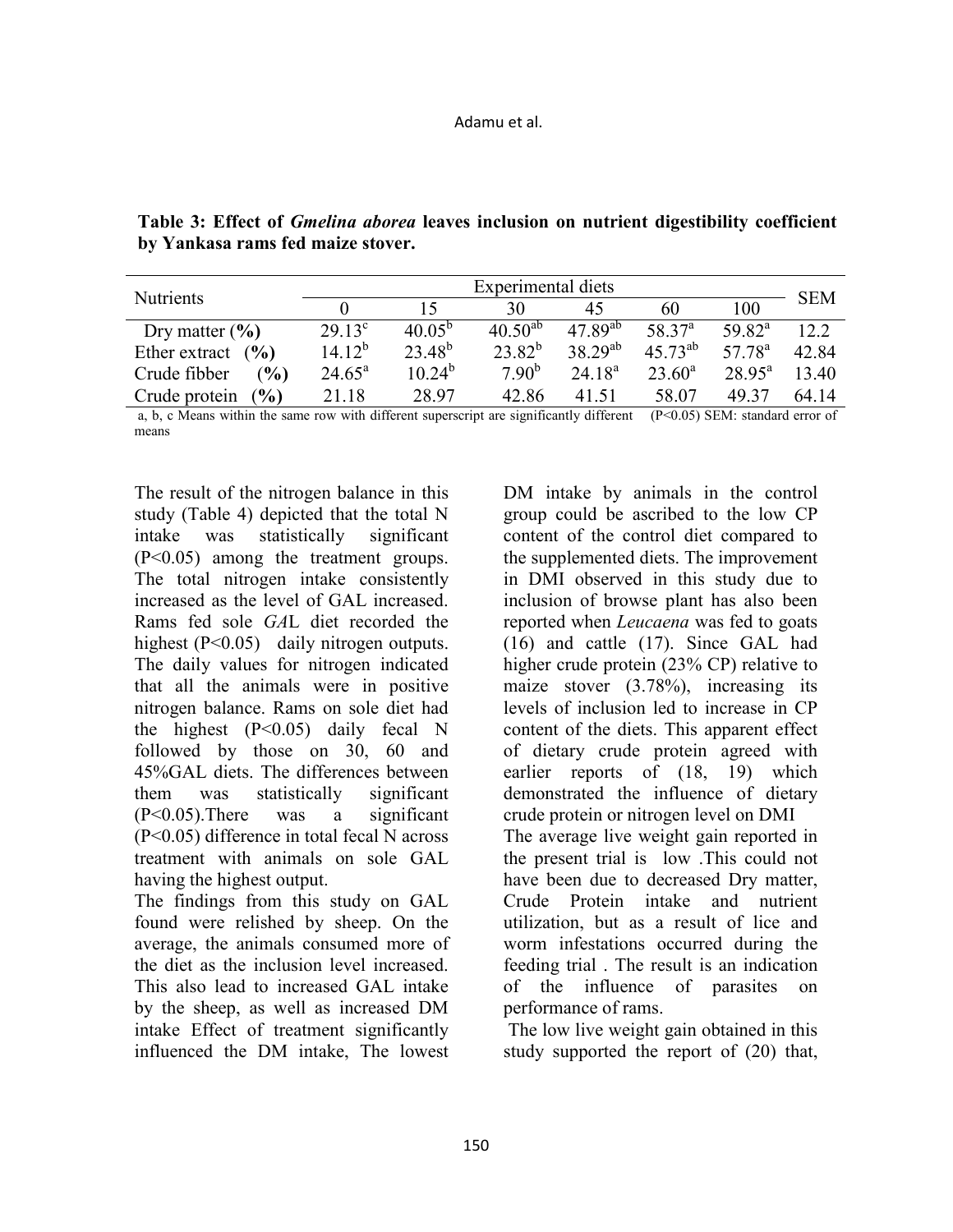gastrointestinal nematodes impose severe economic constraints on sheep production worldwide, Leading to Production losses through mortalities and reduction in live weight gain. It also corroborates the findings of (21) that exhibited the economic loss due to worm loads, high death rate, reduction in growth rate, reduction in milk production and non-efficient utilization of feed.

Digestibility of DM and EE followed the same pattern observed in Table 3. Several workers have reported on the influence substitution level of crop residues on digestibility. Animal on 60%GAL diet gave better crude protein digestibility (CPD) than those on the other diets this may be due to ability of the GAL to effectively stimulate additional microbial protein synthesis. The highest DM digestibility was obtained in animals fed sole *Gmelina aborea* leaves diet and this agreed with the studies of (16) where graded levels of browse (*Leucaena or* 

*Gliricidia*) were mixed with native grass for WAD goats improved digestibility compare to the control.

The daily values for nitrogen balance (Table 4) indicated that all the animals were in positive nitrogen balance. The observed consistent increase in nitrogen retention with increasing nitrogen or crude protein intake supports earlier reports by ( 22, 23) They noted that animals fed sole diet of *Gliricidia* had the highest nitrogen intake, and nitrogen retention compared to those that received concentrate supplement in addition. Lowered retention value for the control fed sheep could be as a result reduced of utilization of dietary protein by microbes. The mean daily values of urinary nitrogen (2.60-4.70) for this study were higher than  $(1.09-2.57)$  WAD kids fed *Gliricidia*-concentrate diet (24) .However; they are lower than 3.60- 7.60g/day obtained for rams fed supplements containing fishmeal (25).

Table 4: Nitrogen utilisation by Yankasa rams fed varying proportions of *Gmelina aborea* **leaves and Maize Stover in g/day** 

| Parameters         | <b>Treatment diets</b> |                      |                  |              |                  |              | <b>SEM</b> |
|--------------------|------------------------|----------------------|------------------|--------------|------------------|--------------|------------|
|                    |                        | 15                   | 30               | 45           | 60               | 100          |            |
| Nitrogen intake    | $86.18^{d}$            | 123.01 <sup>cd</sup> | $132.71^{\circ}$ | $148.00^{b}$ | $191.95^{ab}$    | 229.93a      | 10.27      |
| N losses in faeces | $69.49^{b}$            | $90.98^{b}$          | 70.06b           | $84.69^{b}$  | $67.91^{b}$      | $128.87^{a}$ | 58.37      |
| N losses in urine  | 2.60                   | 3.61                 | 3.68             | 3.58         | 4.74             | 2.68         | 0.63       |
| Total N output     | $158.57^{\circ}$       | $227.30^{b}$         | $190.75b^{c}$    | $236.27^b$   | $264.60^{b}$     | 361.48a      | 19.32      |
| Nitrogen Balance   | $15.79^{\circ}$        | $40.45^{\circ}$      | $52.25^{bc}$     | $61.26^{bc}$ | $99.98^{b}$      | $121.51^a$   | 13.69      |
| N-ret. as $\%$ of  | $18.42^{b}$            | $27.82^{b}$          | $42.30^{ab}$     | $39.84^{ab}$ | $63\ 29^{\rm a}$ | $43.64^{ab}$ | 42 24      |
| intake.            |                        |                      |                  |              |                  |              |            |

a, b, c and d Means within the same row with different superscript are significantly different  $(P<0.05)$  SEM: standard error of means

#### **Conclusion and Application**

This study established that:

1. At 60% inclusion level of *Gmelina aborea* leaves feed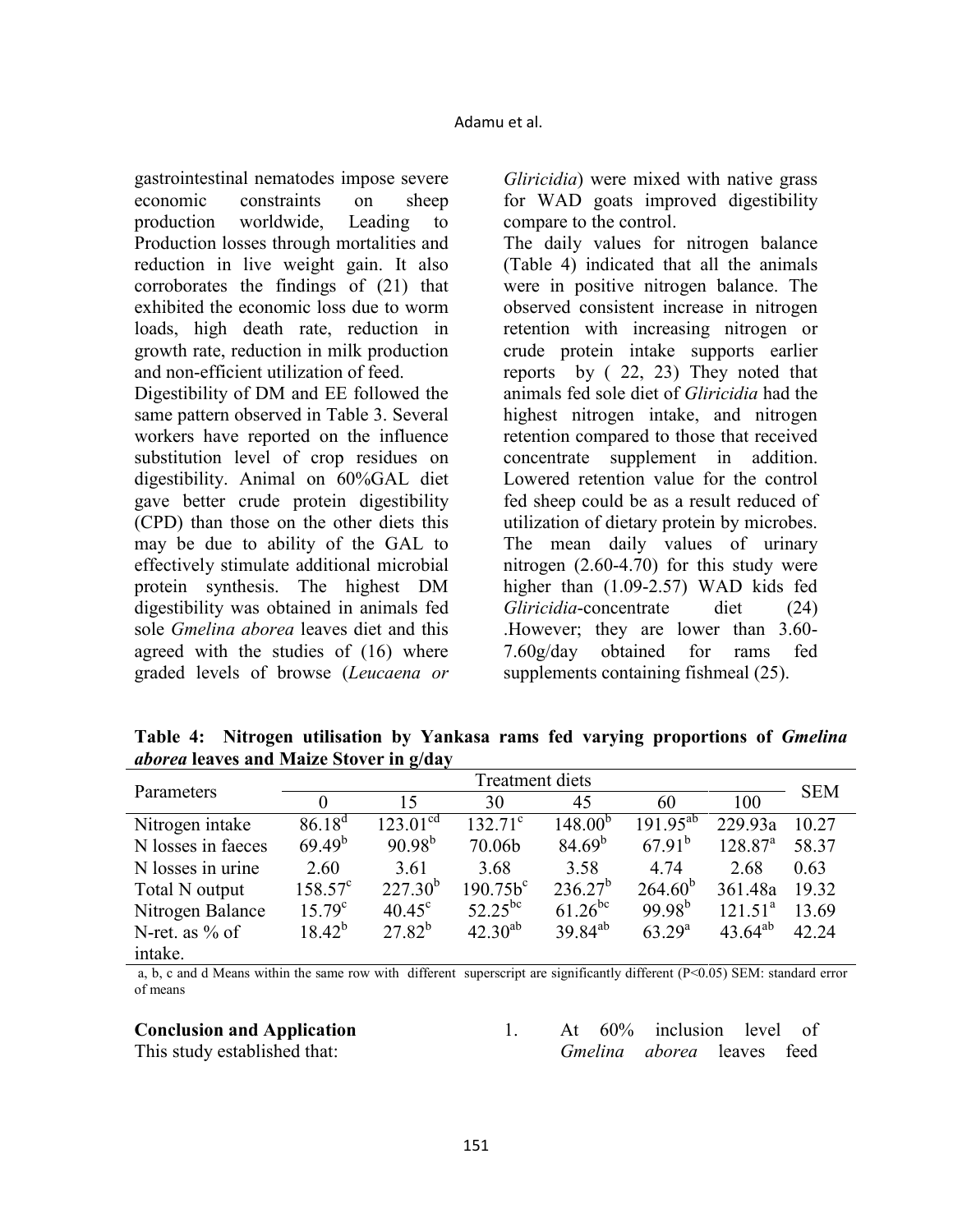intake crude, protein digestibility and nitrogen retention values observed were better than those observed for animal on the control diet.

2. Maize stover can be supplemented with *Gmelina aborea* leaves at 60% GAL to successfully improve performance of sheep.

### **References**

- 1. Ademosun, A. A. (1994). Constraints and prospects for small ruminant research and development in Africa. In: Lebbie, S.H.G., Rey, B. and Irungu, E.K. (Eds). Small Ruminant Research and development in Africa. *Proceedings of the Second Biennial Conference of the African Small ruminant Research etwork, AICC. Arusha, Tanzania.* 7-11 December, 1992. ILCA (International Livestock Centre for Africa) CTA (Technical Centre for Agricultural and Rural cooperation). Addis Ababa, Ethiopia. Pp 1-6.
- 2. McSweeney, C. S., Palmer, B., Bunch, R. and Krause, D.O. (1999). In vitro quality assessment of tannin containing tropical shrub legumes: protein and fiber digestion. *J. Anim. Feed Sci. and Tech. 82:227-241*
- 3. Topps, J. H. (1992). Potential composition and the use of some legume shrubs and trees as fodder

for livestock in the tropics. *Journal of Agric*. Cambridge. 118:120.

- 4. Adu, I.F., Aina, A.B.J. and Okeyele, K.A. (1996). On farm establishment and productivity of *Gmelina* and *Gliricidia* as browse for Goats. Nig. J. of Anim. *Prod.23 (I): 47-52*
- 5. Onabanjo, O.O. and Onwuka, C.F.I. (1998). *Gmelina aborea* leaves and some supplements as dry season feed for West Africa dwarf goats. *Proceedings of the Silver Anniversary of the Conference of the Nigerian Society of Animal Production* 21- 26, March 1998. Oduguwa, O.O., Fanimo, A.O. and Osinowo, O.A. (eds) pp369-370.
- 6. AOAC, (1990) Association of the Official Agricultural Chemists. *Official Methods of Analysis Washington, D.C.*
- 7. Van Soest, J.P. (1991). The use of detergents in the analysis of fibrous feeds. Determination of plant cell constituents. *J. Association of Agric. Chem*.50:50-55.
- 8. SAS, (1987). Users guide: Statistical Analysis System Procedure. SAS institute, Inc. Carry North Carolina, U.S.
- 9. Duncan, B. D. (1955). Multiple Range Test and Multiple Test Biometrics 1:1-42.
- 10. Isa, O.A. Omoniyi, L.A. and Olatunji A.O. (2008).Identification and chemical composition of feed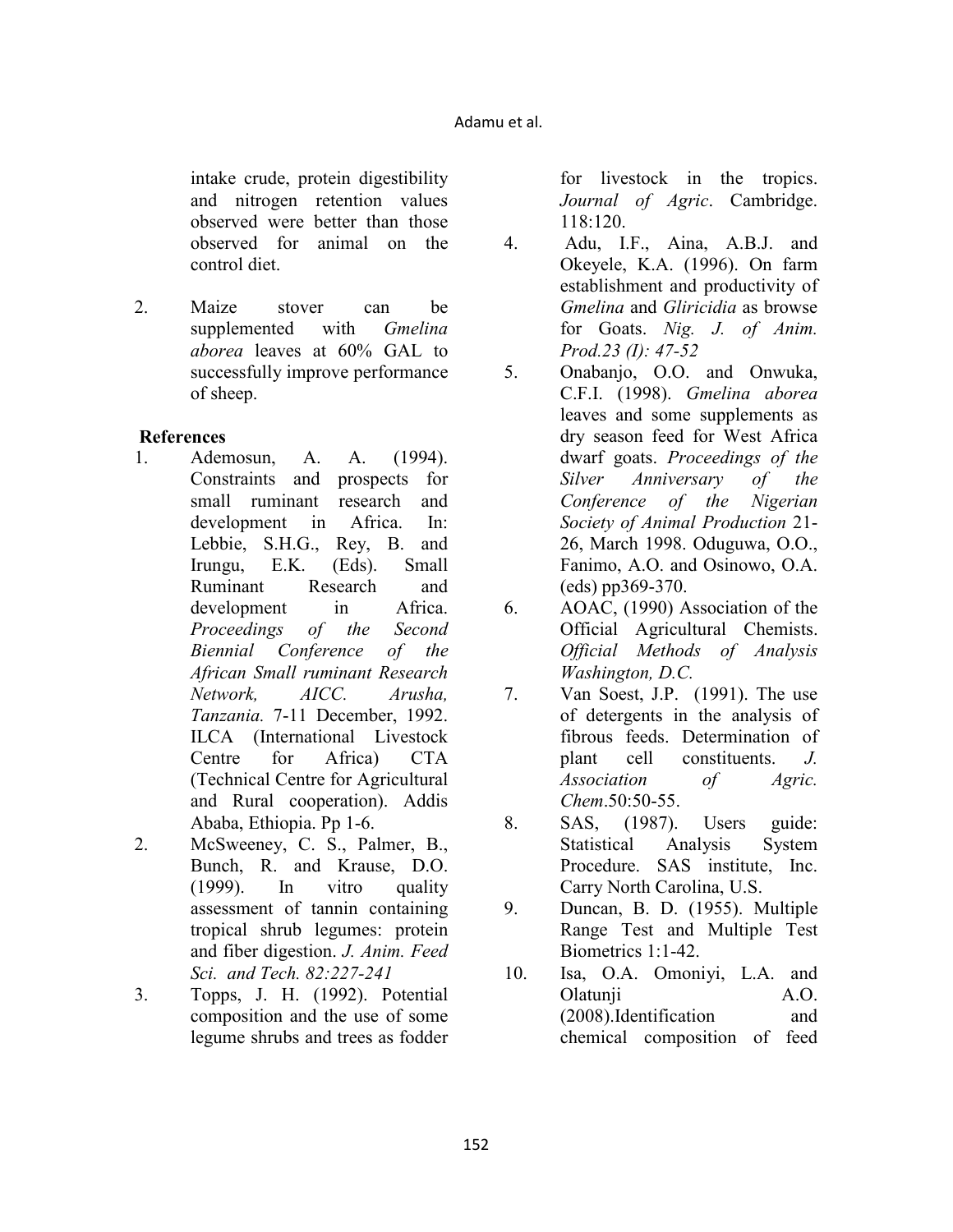resources used in ruminant production in: Ado-Odo ota and Abeokuta South Local Government Area, Ogun state, Nigeria. In: *.Adeyemi*, O.A., Ogungbesan, A.M., Dada, A.O, Eniolorunda, O.O., Awojobi, H.A., Oke, D.B and Agunbide, J.A. (Eds) *Proceedings of igerian society for Anim. Prod.23rd Annual Conference held in Ayetoro,Ogun State. Pp 619-621.* 

- 11. Lamidi, O.S., Jibril, A. and Adeyinka, I.A. (2005). Preference studies and short-term intake of browse mixtures by cattle. Asset Sieries A. An *international journal 5* (1) 45-52
- 12. Lamidi, A.A., Aina, A.B.J., Sowande, S.O and Jolaososho (2009). Assessment of *Panicum maximum* (Jacq), and *Gmelina aborea*) based diets as all year round feed for West Africa dwarf goats. Paper presented at the  $14<sup>th</sup>$ Annual Conference of Animal Science Association of Nigeria (ASAN) held at LAUTECH Ogbomosho, Nigeria.
- 13. Adeyele, O. O. and Fasae, O. A. (2008). Evaluation of *Gmelina aborea* and Banana *(Musa sapientum)* leaves as feed for household goat production .In: *Adeyemi*, O.A., Ogungbesan, A.M., Dada, A.O., Eniolorunda, O.O., Awojobi, H.A., Oke, D.B. and Agunbide, J.A. (Eds) *Proceedings of Nigerian Society for Anim. Prod. 23rd Annual*

*Conference held in Ayetoro, Ogun state, 4-8 march,2008*. Pp 590-592.

- 14. Makkar, H. P. S. and Becker, K. (1998). Do tannins in leaves of trees and shrubs from African and Himalayan regions differ in level and activity? *Agro-forestry systems,* 40: 59-68.
- 15. Ben Salem, H., Atti, N., Priolo, A. and Nefzaoui, A. (2002). Polyethylene glycol in concentrate or feed blocks to deactivate condensed tannins in *Acacia cynophylla lindi* foliage, 1. Effect on intake, digestion and growth by Barbarine lambs. *Anim. Sci*., 75: 127-135.
- 16. Ademosun, A.A. (1988). Appropriate management systems for the West African dwarf goat in the humid tropics. In: Smith, O.B and Bosman, H.G. (Eds). Goat production in the humid tropics. *Proceedings of a Workshop at the University of Ife, Ile-ife, Nigeria, 20-24 July 1987.* Centre for Agriculture Publishing and Documentation (PUDOC). Wageningen. The Netherlands. Pp 21-28.
- 17. Muinga, R.W., Thorpe, *W*., Topps, J.H. and Mureith, J.G. (1992). Responses to a *Pennisetum purpureum* (Napier grass) basal diet harvested at two different heights and fed with three levels of *Leucaena* forage to crossbred dairy cows in the sub humid tropics. In: Stare, J.E.S., Said, A.N. and Kategile, J.A.